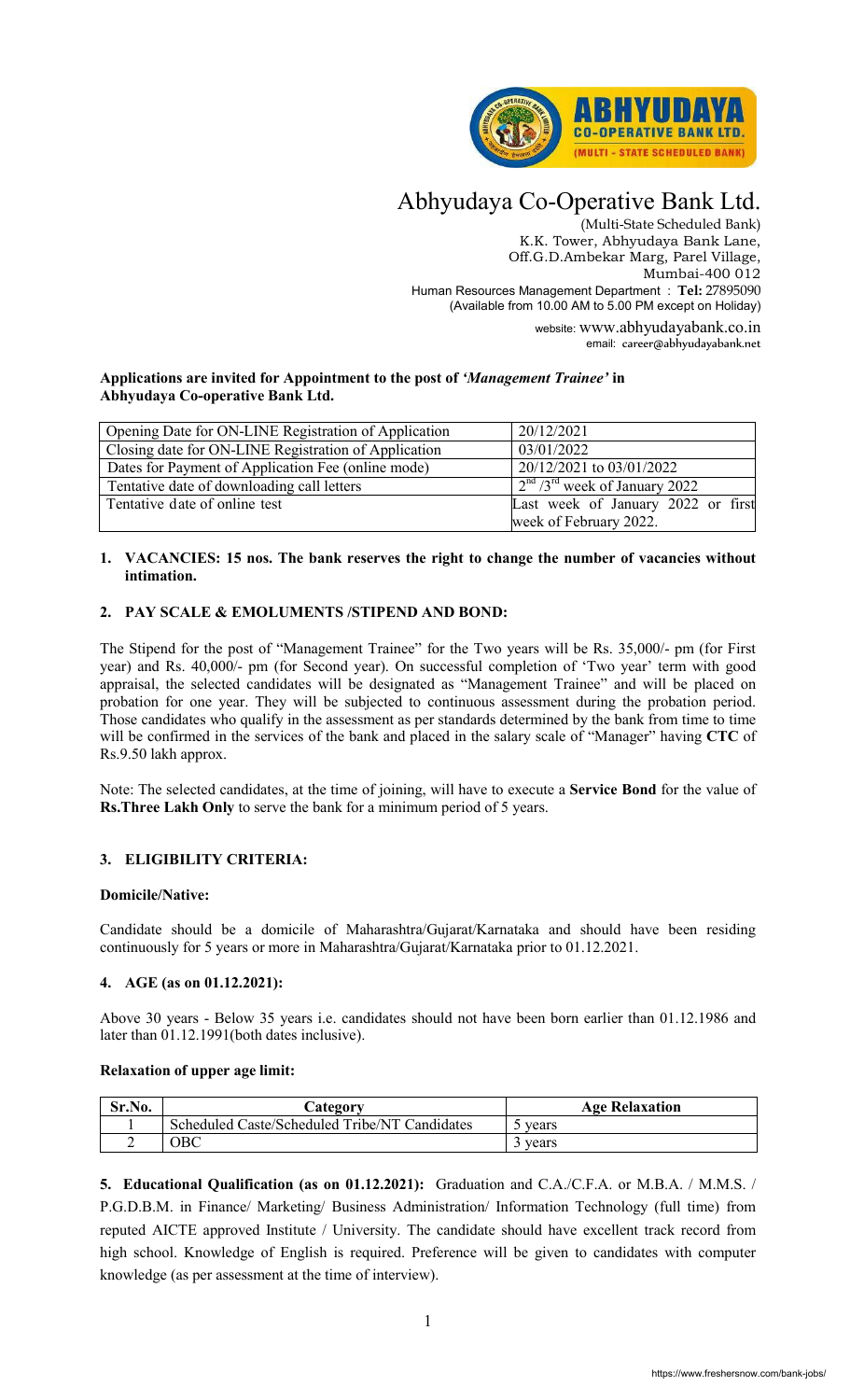## **6. Application Fee including Bank and other Charges (Non-Refundable):**

The application fee including intimation charges is Rs.1000/- (non-refundable). The transaction fee for Online Payment of fees will have to borne by the candidate, including the candidates applying under reserved category. The Exam fee as mentioned in the above is excluding the transaction charges.

## **Procedure for applying online**

- 1. Candidates are first required to go to the Bank's website www.abhyudayabank.co.in and click on the **"CAREER"** option to open link for appropriate option. **NO OTHER MEANS/MODE OF APPLICATION WILL BE ACCEPTED.**
- 2. Candidates will have to enter their basic details and upload the photograph, signature and documents in the online application form. Candidates are required to upload their photograph, signature, thumb impression and declaration as per the specifications given in the Guidelines for scanning and upload below.

# **HOW TO APPLY**

## DETAILED GUIDELINES/PROCEDURES FOR

- A. APPLICATION REGISTRATION<br>B. PAYMENT OF FEES
- PAYMENT OF FEES
- C. DOCUMENT SCAN AND UPLOAD

## **Candidates can apply online only from 20/12/2021 to 03/01/2022 and no other mode of application will be accepted.**

## **IMPORTANT POINTS TO BE NOTED BEFORE REGISTRATION**

Before applying online, candidates should-

- (i) Scan their : photograph  $(4.5cm \times 3.5cm)$ 
	- signature (with black ink)
	- left thumb impression (on white paper with black or blue ink)
	- a hand written declaration (on a white paper with black ink) (text given below)
	- Ensuring that the all these scanned documents adhere to the required specifications as given in this Advertisement.
- (ii) Signature in CAPITAL LETTERS will NOT be accepted.
- (iii) The left thumb impression should be properly scanned and not smudged. (If a candidate is not having left thumb, he/she may use his/ her right thumb for applying.)
- (iv) The text for the hand written declaration is as follows –

*"I, \_\_\_\_\_\_\_\_\_\_\_\_(Name of the candidate), hereby declare that all the information submitted by me in the application form is correct, true and valid. I will present the supporting documents as and when required."* 

- (v) The above mentioned hand written declaration has to be in the candidate's hand writing and in English only. If it is written and uploaded by anybody else or in any other language, the application will be considered as invalid. (In the case of Visually Impaired candidates who cannot write may get the text of declaration typed and put their left hand thumb impression below the typed declaration and upload the document as per specifications.)
- (vi) Keep the necessary details/documents ready to make Online Payment of the requisite application fee/ intimation charges
- (vii) Have a valid personal email ID and mobile no., which should be kept active till the completion of this Recruitment Process. Bank may send intimation to download call letters for the Examination etc. through the registered e-mail ID. In case a candidate does not have a valid personal e-mail ID, he/she should create his/her new e-mail ID and mobile no. before applying on-line and must maintain that email account and mobile number.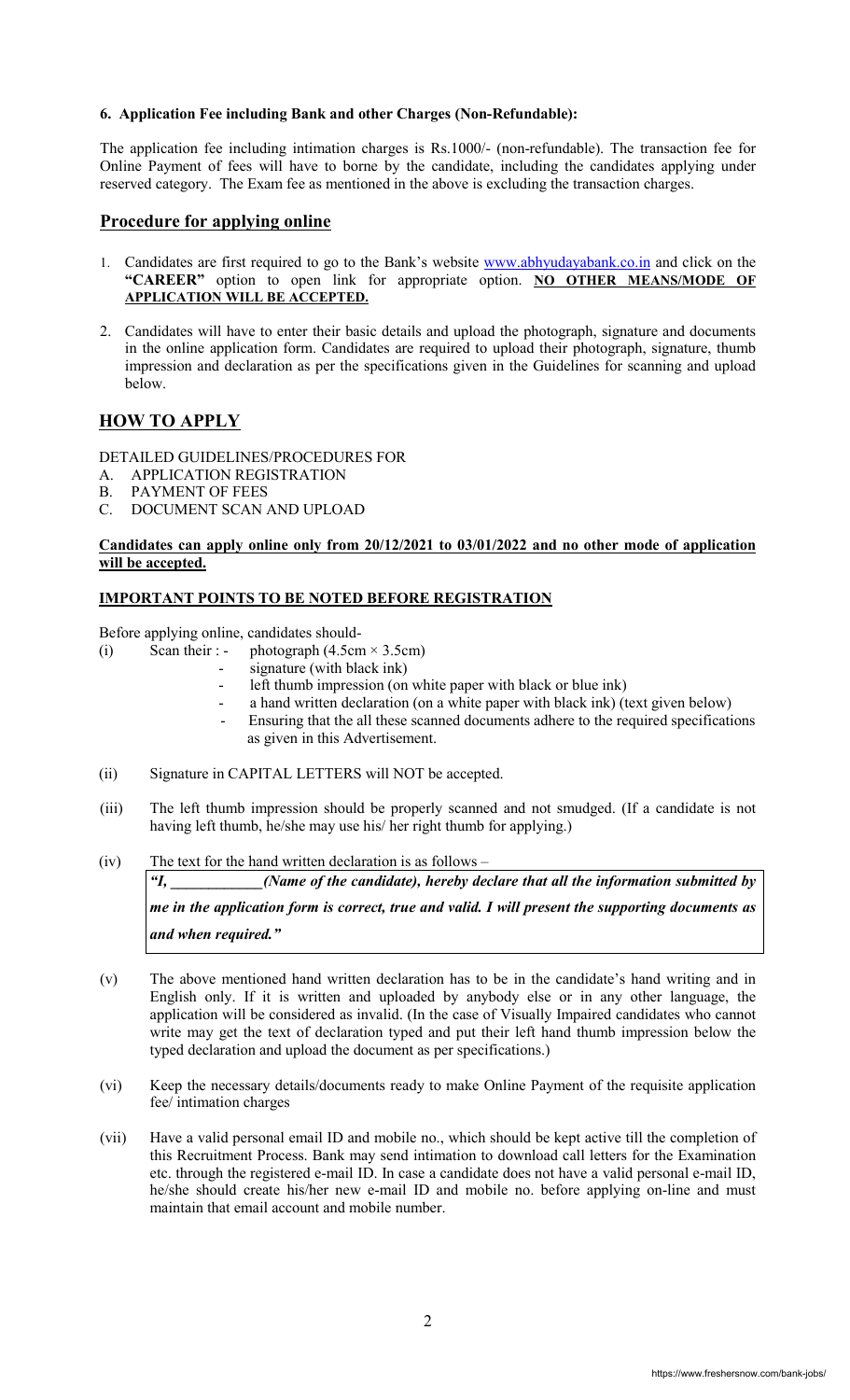## **APPLICATION FEES/ INTIMATION CHARGES RS.1000/- (NON REFUNDABLE) PAYMENT OF FEE ONLINE: 20/12/2021 TO 03/01/2022.**

Bank Transaction charges for Online Payment of application fees/intimation charges will have to be borne by the candidate.

# **A. Application Registration**

- 1. Candidates to go to the Bank's website www.abhyudayabank.co.in click on the option "APPLY ONLINE" in Career menu which will open a new screen.
- 2. To register application, choose the tab "Click here for New Registration" and enter Name, Contact details and Email-id. A Provisional Registration Number and Password will be generated by the system and displayed on the screen. Candidate should note down the Provisional Registration Number and Password. An Email & SMS indicating the Provisional Registration number and Password will also be sent.
- 3. In case the candidate is unable to complete the application form in one go, he / she can save the data already entered by choosing "SAVE AND NEXT" tab. Prior to submission of the online application candidates are advised to use the "SAVE AND NEXT" facility to verify the details in the online application form and modify the same if required. Visually Impaired candidates should fill the application form carefully and verify/ get the details verified to ensure that the same are correct prior to final submission.
- 4. Candidates are advised to carefully fill and verify the details filled in the online application themselves as no change will be possible/ entertained after clicking the COMPLETE REGISTRATION BUTTON.
- 5. The Name of the candidate or his /her Father/ Husband etc. should be spelt correctly in the application as it appears in the Certificates/ Mark sheets/Identity proof. Any change/alteration found may disqualify the candidature.
- 6. Validate your details and Save your application by clicking the 'Validate your details' and 'Save & Next' button.
- 7. Candidates can proceed to upload Photo & Signature as per the specifications given in the Guidelines for Scanning and Upload of Photograph and Signature detailed under point "C".
- 8. Candidates can proceed to fill other details of the Application Form.
- 9. Click on the Preview Tab to preview and verify the entire application form before COMPLETE REGISTRATION.
- 10. Modify details, if required, and click on 'COMPLETE REGISTRATION' ONLY after verifying and ensuring that the photograph, signature uploaded and other details filled by you are correct.
- 11. Click on 'Payment' Tab and proceed for payment.
- 12. Click on 'Submit' button.

# **B. PAYMENT OF FEES**

# **(ONLY ONLINE MODE)**

- 1. Application fees/ intimation charges Rs.1000/- (non refundable) payment of fee online: 20/12/2021 to 03/01/2022.
- 2. The application form is integrated with the payment gateway and the payment process can be completed by following the instructions.
- 3. The payment can be made by using Debit Cards (RuPay/Visa/MasterCard/Maestro), Credit Cards, Internet Banking, IMPS, Cash Cards/ Mobile Wallets.
- **4.** After submitting your payment information in the online application form, **PLEASE WAIT FOR THE INTIMATION FROM THE SERVER. DO NOT PRESS BACK OR REFRESH BUTTON IN ORDER TO AVOID DOUBLE CHARGE.**
- 5. On successful completion of the transaction, an e-Receipt will be generated.
- 6. Non-generation of 'E-Receipt' indicates PAYMENT FAILURE. On failure of payment, Candidates are advised to login again using their Provisional Registration Number and Password and repeat the process of payment.
- 7. Candidates are required to take a printout of the e-Receipt and online Application Form containing fee details. Please note that if the same cannot be generated, online transaction may not have been successful.
- 8. For Credit Card users: All charges are listed in Indian Rupee. If you use a non-Indian credit card, your bank will convert to your local currency based on prevailing exchange rates.
- 9. To ensure the security of your data, please close the browser window once your transaction is completed.
- 10. There is facility to print application form containing fee details after payment of fees.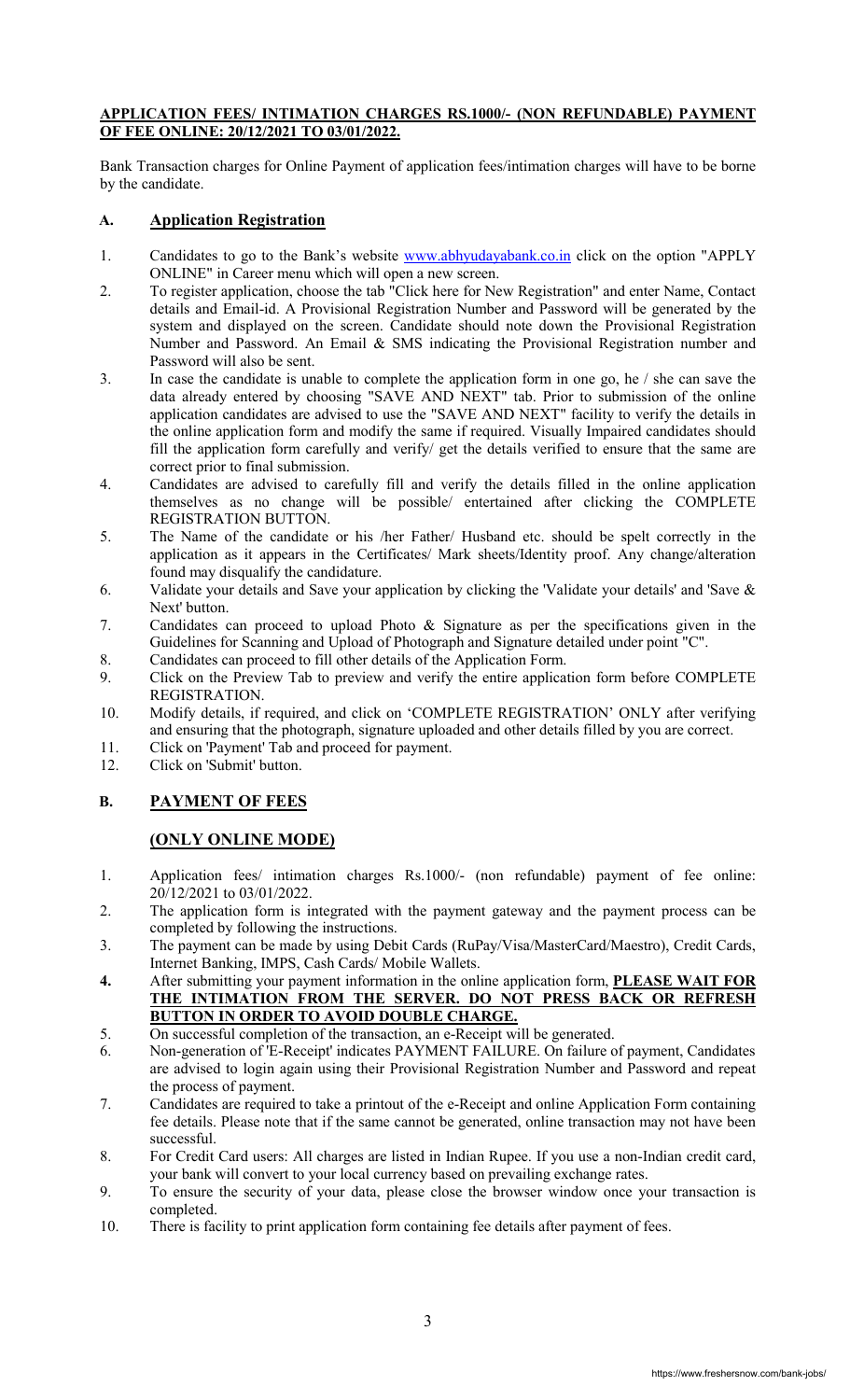# **C. Guidelines for scanning and Upload of Documents**

Before applying online a candidate will be required to have a scanned (digital) image of his/her photograph, signature, left thumb impression and the hand written declaration as per the specifications given below.

# **Photograph Image: (4.5cm × 3.5cm)**

- Photograph must be a recent passport style colour picture.
- Make sure that the picture is in colour, taken against a light-coloured, preferably white, background.
- Look straight at the camera with a relaxed face
- If the picture is taken on a sunny day, have the sun behind you, or place yourself in the shade, so that you are not squinting and there are no harsh shadows
- If you have to use flash, ensure there's no "red-eye"
- If you wear glasses make sure that there are no reflections and your eyes can be clearly seen.
- Caps, hats and dark glasses are not acceptable. Religious headwear is allowed but it must not cover your face.
- Dimensions 200 x 230 pixels (preferred)
- Size of file should be between 20kb–50 kb
- Ensure that the size of the scanned image is not more than 50kb. If the size of the file is more than 50 kb, then adjust the settings of the scanner such as the DPI resolution, no. of colours etc., during the process of scanning.

# **Signature, left thumb impression and hand-written declaration Image:**

- The applicant has to sign on white paper with Black Ink pen.
- Dimensions 140 x 60 pixels (preferred)
- Size of file should be between 10kb 20kb for signature and 20kb 50kb for left thumb impression.
- Ensure that the size of the scanned image is not more than 20kb
- The applicant has to put his left thumb impression on a white paper with black or blue ink.
- File type: jpg / jpeg
- Dimensions: 240 x 240 pixels in 200 DPI (Preferred for required quality) i.e 3 cm \* 3 cm (Width \* Height)
- File Size: 20 KB 50 KB
- The applicant has to write the declaration in English clearly on a white paper with black ink.
- File type: jpg / jpeg
- Dimensions: 800 x 400 pixels in 200 DPI (Preferred for required quality) i.e 10 cm \* 5 cm (Width \* Height)
- File Size: 50 KB 100 KB
- The signature, left thumb impression and the hand written declaration should be of the applicant and not by any other person.
- If the Applicant's signature on the attendance sheet or Call letter, signed at the time of the examination, does not match the signature uploaded, the applicant will be disqualified.
- Signature / Hand written declaration in CAPITAL LETTERS shall NOT be accepted.

# **Scanning the documents:**

- o Set the scanner resolution to a minimum of 200 dpi (dots per inch)
- o Set Colour to True Colour
- o File Size as specified above
- o Crop the image in the scanner to the edge of the photograph/signature/ left thumb impression / hand written declaration, then use the upload editor to crop the image to the final size (as specified above).
- o The image file should be JPG or JPEG format. An example file name is: image01.jpg or image01.jpeg. Image dimensions can be checked by listing the folder files or moving the mouse over the file image icon.
- o Candidates using MS Windows/MSOffice can easily obtain documents in .jpeg format by using MS Paint or MSOffice Picture Manager. Scanned documents in any format can be saved in .jpg / .jpeg format by using 'Save As' option in the File menu. Size can be adjusted by using crop and then resize option.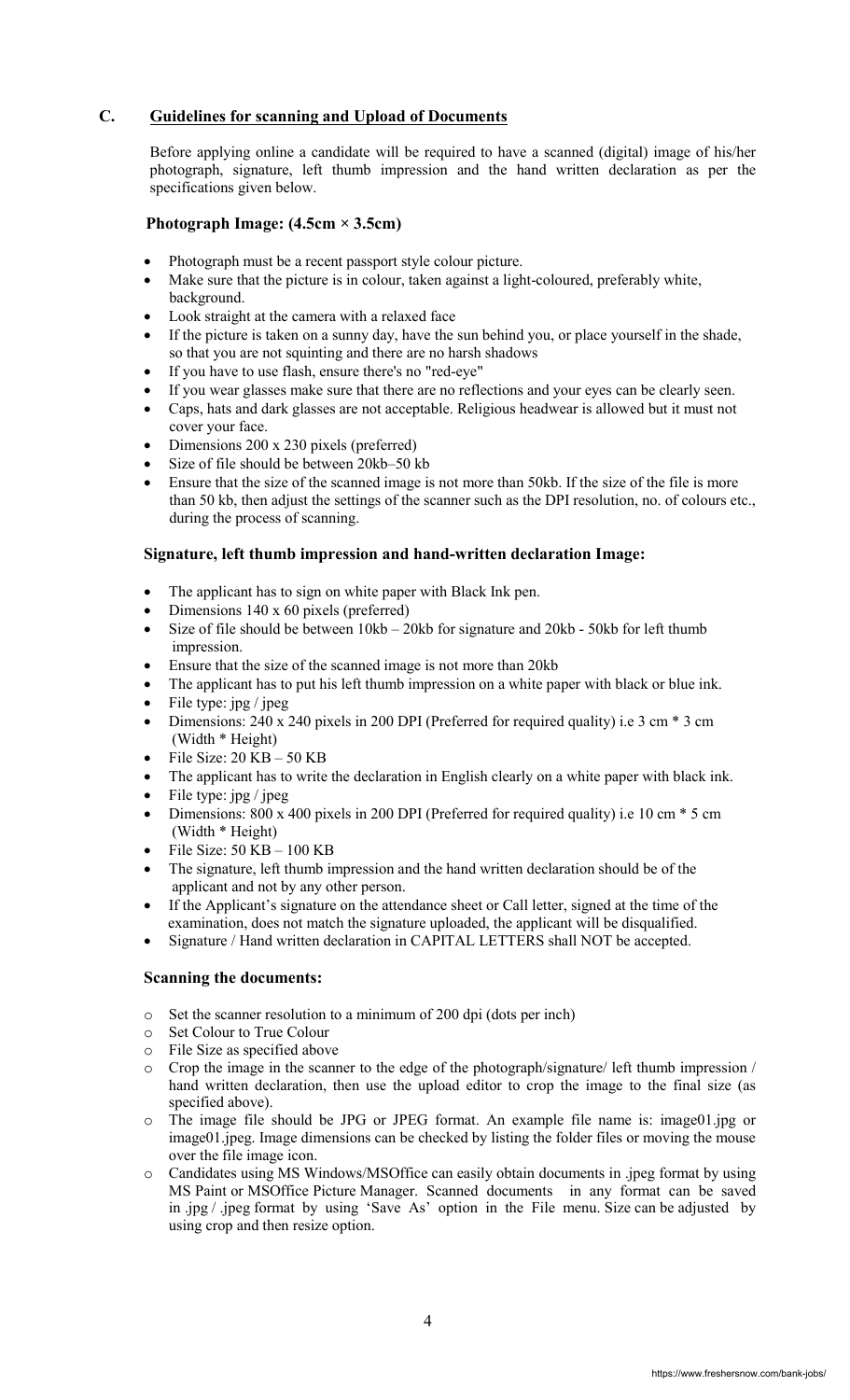## **Procedure for uploading the documents**

- o While filling in the Online Application Form the candidate will be provided with separate links for uploading Photograph, signature, left thumb impression and hand written declaration
- o Click on the respective link "Upload Photograph / signature / Upload left thumb impression / hand written declaration"
- o Browse and Select the location where the Scanned Photograph / signature / left thumb impression / hand written declaration file has been saved.
- o Select the file by clicking on it
- o Click the 'Open/Upload'
- o If the file size and format are not as prescribed, an error message will be displayed.
- o Preview of the uploaded image will help to see the quality of the image. In case of unclear / smudged, the same may be re-uploaded to the expected clarity /quality.

Your Online Application will not be registered unless you upload your Photograph, signature, left thumb impression and hand written declaration as specified.

Note:

- (1) In case the face in the photograph or signature or left thumb impression or the hand written declaration is unclear / smudged the candidate's application may be rejected.
- (2) After uploading the Photograph / signature / left thumb impression / hand written declaration in the online application form candidates should check that the images are clear and have been uploaded correctly. In case the photograph or signature or left thumb impression or the hand written declaration is not prominently visible, the candidate may edit his/ her application and reupload his/ her photograph or signature or left thumb impression or the hand written declaration, prior to submitting the form.
- (3) Candidate should also ensure that photo is uploaded at the place of photo and signature at the place of signature. If photo in place of photo and signature in place of signature is not uploaded properly, candidate will not be allowed to appear for the exam.
- (4) Candidate must ensure that Photo to be uploaded is of required size and the face should be clearly visible.
- (5) If the photo is not uploaded at the place of Photo Admission for Examination will be rejected/denied. Candidate him/herself will be responsible for the same.
- (6) Candidates should ensure that the signature uploaded is clearly visible
- (7) After registering online candidates are advised to take a printout of their system generated online application forms.

## **EXAMINATION CENTERS:**

- 1. The online examination will tentatively be conducted in Mumbai/Pune/Ahmedabad/Udupi.
- 2. The Bank, however, reserves the right to cancel any of the Examination Centres and/or add some other Centres, depending upon the response, administrative feasibility, etc.
- 3. Candidate will appear for the examination at an Examination Centre at his/her own risks and expenses and the Bank will not be responsible for any injury or losses etc. of any nature.
- 4. No request for change of centre for Examination shall be entertained.

## **SELECTION PROCEDURE:**

The selection of the candidates shall be made on the basis of the Online Test/Examination and interview. The online Test/Examination will be conducted in English. All the eligible candidates who apply with the requisite fee and whose application are received in time will be called for the Online test/examination, which will comprise the following:

- A. Online Test/Examination 160 marks
- B. There shall be Negative Marking for wrong answers (0.25 marks will be deducted for each wrong answer).
- C. Online test question contents would be as under: Objective type of test.

| Sr. | Name of the Test         | No. of    | Max.         | <b>Time</b> |
|-----|--------------------------|-----------|--------------|-------------|
| No. |                          | Questions | <b>Marks</b> |             |
| 1.  | Reasoning                | 40        | 40           | 35 Minutes  |
| 2.  | English Language         | 40        | 40           | 30 Minutes  |
| 3.  | <b>General Awareness</b> | 40        | 40           | 20 Minutes  |
| 4.  | Quantitative Aptitude    | 40        | 40           | 35 Minutes  |
|     | Total                    | 160       | 160          | 120 Minutes |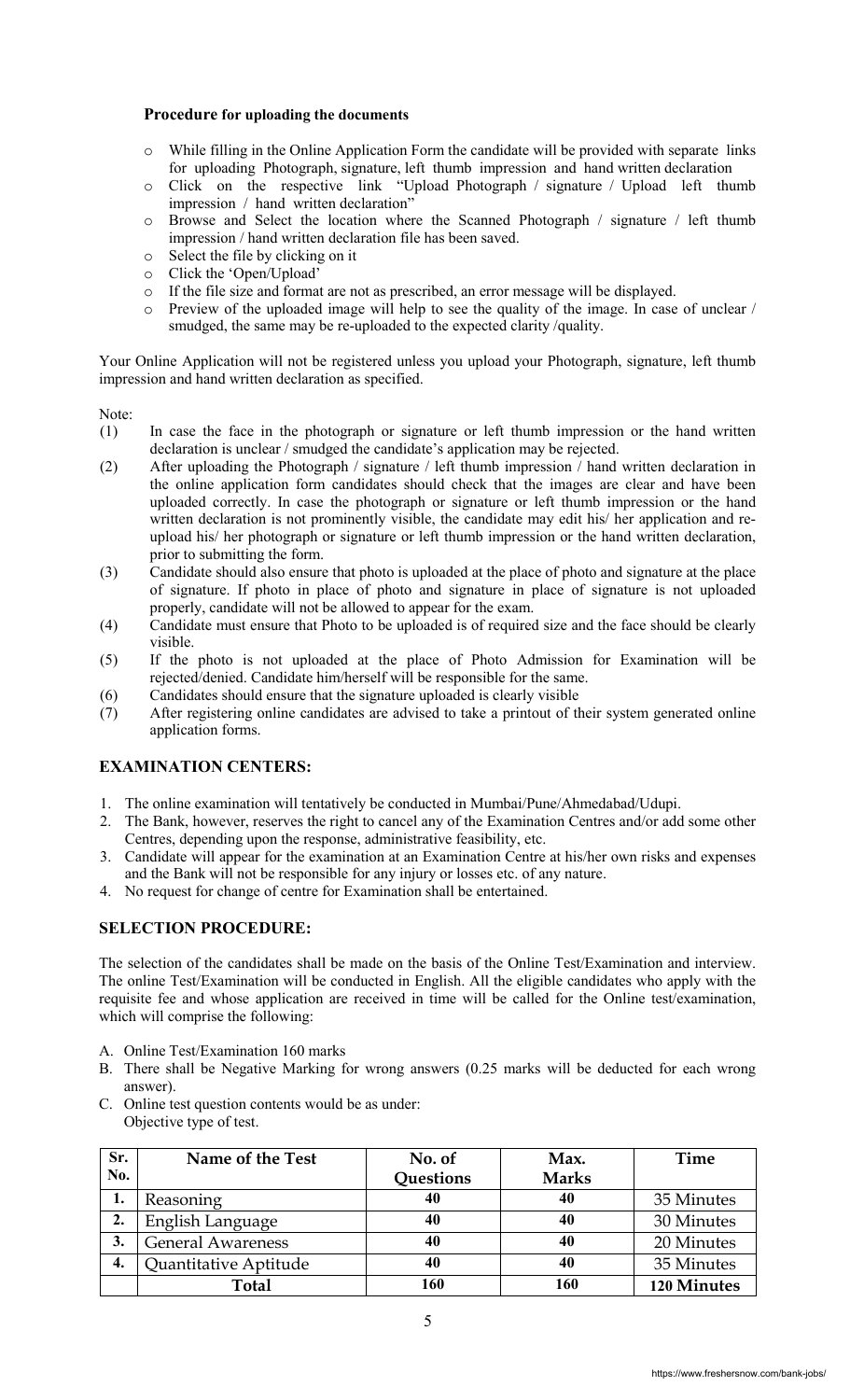$\triangleright$  The Scores of Online Examination will be obtained by adopting the following procedure:

- i. Number of questions answered correctly by a candidate in each objective test is considered for arriving at the Corrected Score after applying penalty for wrong answers.
- ii. The Corrected Scores so obtained by a candidate are made equivalent to take care of the minor difference in difficulty level, if any, in each of the objective tests held in different sessions to arrive at the Equated Scores\*.

\*Scores obtained by candidates on any test are equated to the base form by considering the distribution of scores of all the forms, if the exam is conducted in more than one session.

(iii) Test wise scores and scores on total is reported with decimal points up to two digits.

(iv) Cut off will be applied on the test wise and/or Total Score, as per decision of bank.

# **IDENTITY VERIFICATION:**

In the examination hall as well as at the time of interview, the call letter along with original and a photocopy of the candidate's currently valid photo identity (bearing exactly the same name as it appears on the call letter) such as PAN Card/ Passport/ Permanent Driving Licence/ Voter's Card/ Bank Passbook with photograph/ Photo identity proof issued by a Gazzetted Officer on official letterhead along with photograph / Photo identity proof issued by a People's Representative on official letterhead along with photograph / valid recent Identity Card issued by a recognized College/ University/ Aadhar card/ E-Aadhar Card with a photograph/ Employee ID/ Bar Council Identity Card with photograph should be submitted to the invigilator for verification. The candidate's identity will be verified with respect to his/her details on the call letter, in the Attendance List and requisite documents submitted. If identity of the candidate is in doubt the candidate may not be allowed to appear for the Examination.

#### **# Ration Card and Learner's Driving License are not valid id proof.**

Note: Candidates have to produce in original the photo identity proof and submit photocopy of the photo identity proof along with Examination call letter as well as the Interview Call Letter while attending the examination/ interview respectively, without which they will not be allowed to take up the examination/ interview. Candidates must note that the name as appearing on the call letter (provided during the process of registration) should exactly match the name as appearing on the photo identity proof. Female candidates who have changed first/last/middle name post marriage must take special note of this. If there is any mismatch between the names indicated in the Call Letter and Photo Identity Proof the candidate will not be allowed to appear for the examination. In case of candidates who have changed their name, will be allowed only if they produce original Gazette notification / their original marriage certificate / affidavit in original.

# **INTERVIEW AND DOCUMENTS VERIFICATION:**

Minimum qualifying marks for the online examination shall be fixed and only those candidates qualifying in the test would be called for interview. The appearance of shortlisted successful candidates for interview is compulsory. Those who do not appear in the interview will not be considered in the final selection irrespective of their performance in the online test. The exact date, time and venue for the interview shall be intimated to the qualifying candidates. The candidates called for interview must produce all original documents in support of their education, age, wherever applicable. No further extension for production of original certificate shall be given. Failure to produce the document will lead to disqualification of the candidate.

# **CALL LETTERS:**

Candidates will have to visit Bank's website for downloading call letters for online test. Intimation for downloading call letter will also be sent through email/SMS. Once the candidate clicks the relevant link, he/she can access the window for call letter download. The candidate is required to use

- (i) Registration Number/Roll Number,
- (ii) Password/Date of Birth for downloading the call letter. Candidate needs to affix recent recognizable photograph on the call letter preferably the same as provided during registration and appear at the examination center with (i) Call Letter (ii) Photo Identity Proof as stipulated in clause 5 above and also specified in the call letter and photocopy of the same Photo Identity Proof as brought in original.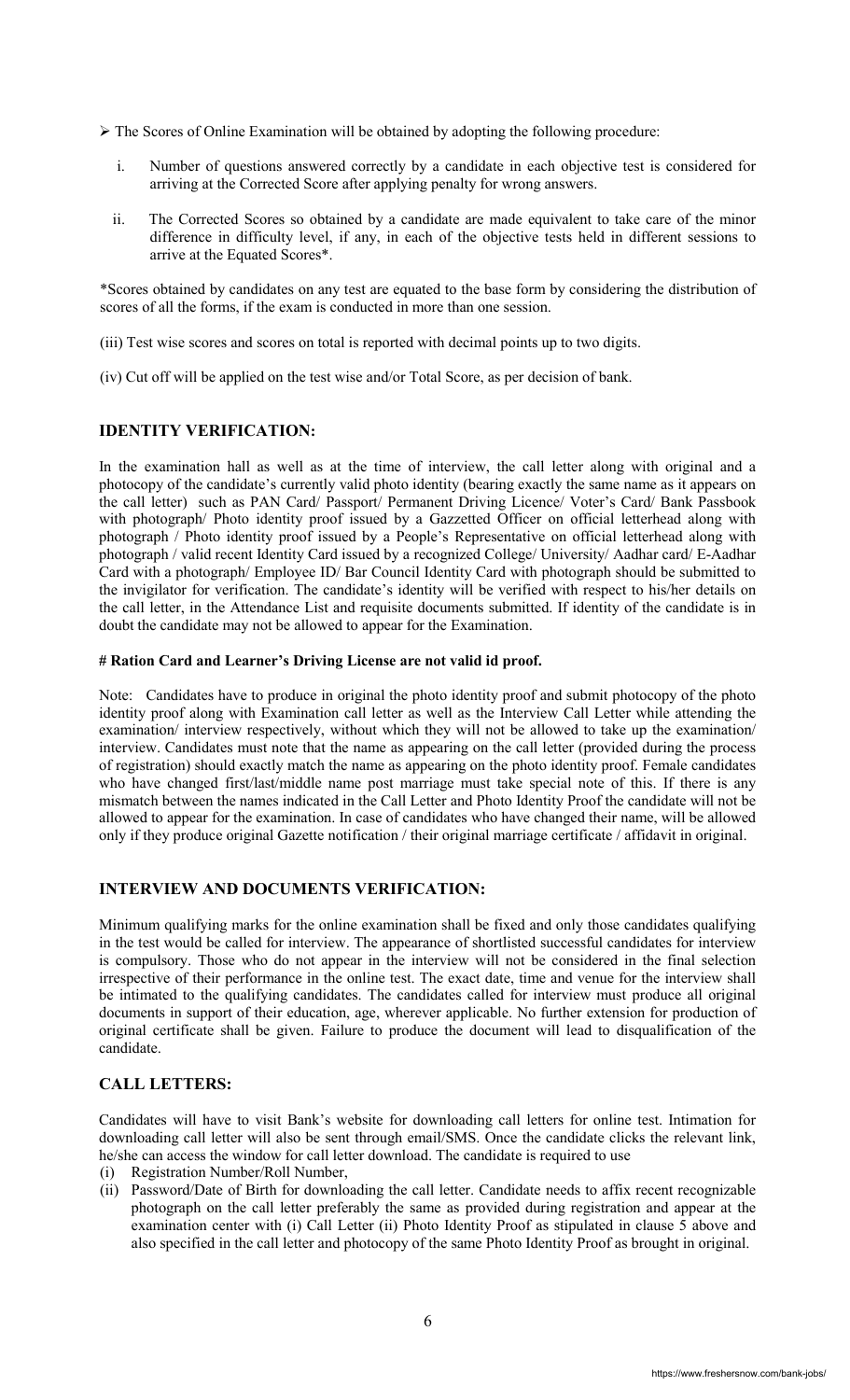**CANDIDATES REPORTING LATE** i.e. after the reporting time specified on the call letter for Examination will not be permitted to take the examination. The reporting time mentioned on the call letter is prior to the Start time of the test. Though the duration of the examination is 2 hours, candidates may be required to be at the venue for about 4 hours including the time required for completion of various formalities such as verification and collection of various requisite documents, logging in, giving of instructions.

# **AT THE EXAMINATION CENTRE**

Candidates are required to bring the following to the examination center:

- i. Print out of Call Letter (which has to be downloaded by the candidate using the registration number and password obtained at the time of registration of online application). A recent passport size photograph (matching with uploaded photograph) of the candidate has to be affixed on the Call Letter.
- ii. Current valid photo ID proof in original and Photocopy of same, as stipulated in the call letter.

## **DISCLAIMER**

Any person dealing with unauthorized individuals / firms for seeking/offering job opportunities with Bank, will be doing so at his/her own risk. Bank will not have any obligation to honor the terms of any fake Call Letter /offer letter so issued, or provide employment to anyone who has been issued a fraudulent offer letter. Further, Bank is not responsible for any fraud commitment.

The selected candidates will be posted in any of the branches/departments which are in operation or may be opened in the particular region. If in a particular region, the vacancies are less than the number of selected candidates, then these selected candidates may be posted in any other region where there is a short–fall.

# **GENERAL INSTRUCTIONS**

- i. Candidate will have to appear for online test to be conducted by the Bank. The successful candidates will be called for an interview, Subject to their being medically fit for employment, the selected candidates will be initially appointed on Training period. The Bank reserves the right to reject any application at any stage without assigning any reason and no correspondence in this regard will be entertained.
- ii. Candidates need not submit/send at any address, application printouts or any certificates or copies thereof at the time of online application. Their candidature will be considered on the strength of the information declared in the application.
- iii. The Bank shall not entertain requests from the candidates seeking advice about their eligibility to apply.
- iv. Candidates seeking age relaxation are required to show originals and submit copies of necessary certificate(s) at the time of interview.
- v. Only candidate willing to serve any Branch / Dept. of the Bank should apply.
- vi. An application once made will not be allowed to be withdrawn and the application fee once paid will NOT BE refunded on any account nor would be held in reserve for any future examination or selection. The application fee shall also NOT BE refunded in case the application is rejected/not considered by the Bank.
- vii. The Bank takes no responsibility for any delay in submission of online applications or communication. Candidates in their own interest are advised to ensure that payment through Master/Visa Debit or Credit cards /NET Banking has been successfully remitted as per above instructions and submit the online applications well before the last date. Mere deduction of amount from a/c does not ensure confirmation of application. The candidate should be able to download ereceipt from the web site.
- viii. Candidates are advised to ensure that they fulfill the parameters of qualifications and age as prescribed above. Candidates, who do not fulfill the prescribed eligibility criteria, may be disqualified at any stage of the recruitment process.
- ix. Candidates will have to invariably produce and submit the requisite documents such as valid call letter, photocopy of photo-identity proof etc. at the time of examination. They must bring the original photo-id for verification.
- x. Before applying for the post, the candidate should ensure that he/she fulfills the eligibility and other norms mentioned in this advertisement. Candidates are therefore advised to carefully read this advertisement and follow all the instructions given for submitting online application.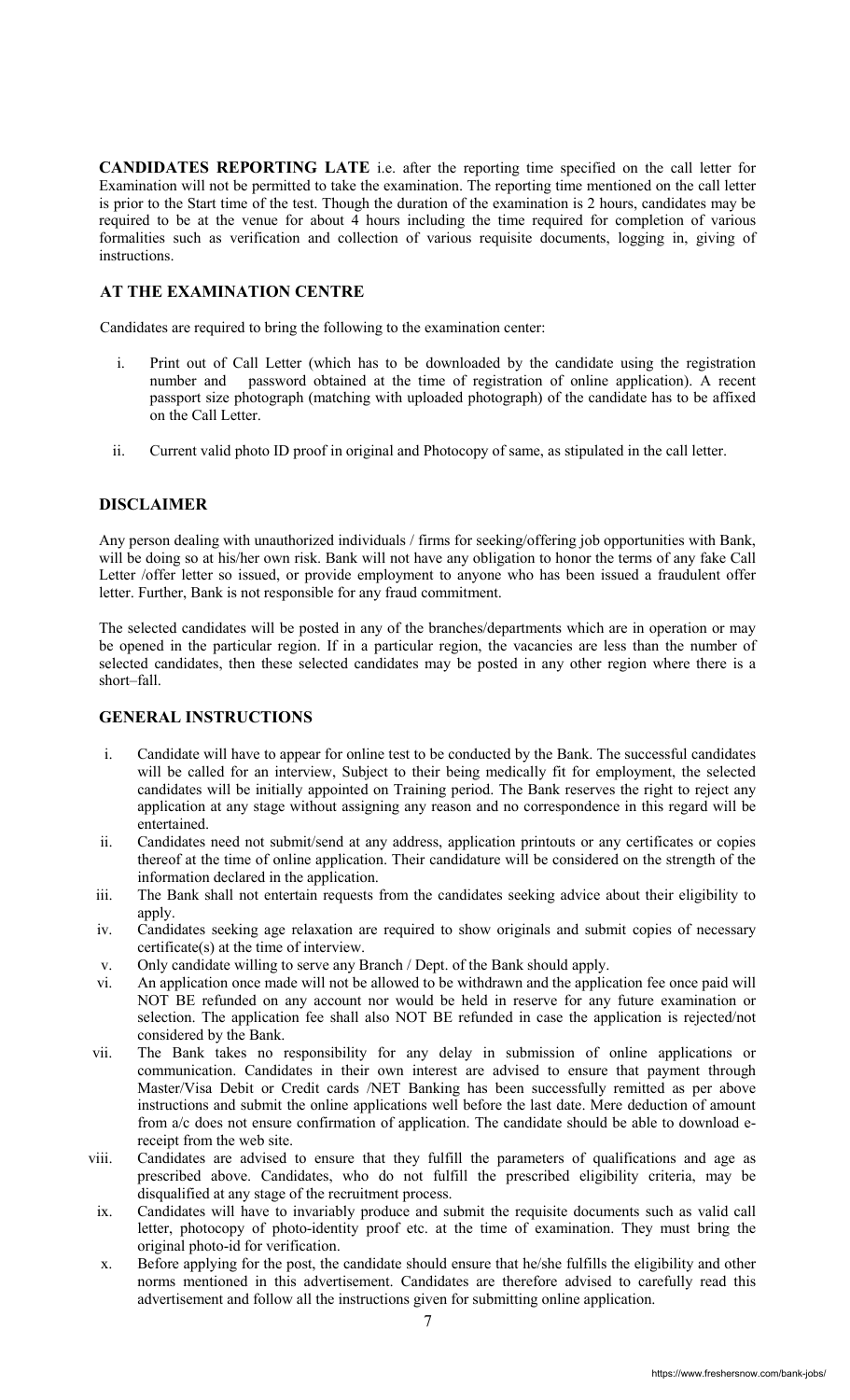- xi. The requests of the applicants seeking marks obtained by them in the online test/interview will not be entertained.
- xii. Bank, may at its discretion hold re-examination wherever necessary in respect of any center/ venue/specific post of venue or a candidate(s). Further, the Bank reserves its right to postpone/cancel the online test, if the situation warrants.
- xiii. The authority reserves the discretion to reject any application, at any stage of the process, cancel the candidature of the candidate in case it is detected at any stage that a candidate does not fulfill the eligibility norms and/or that he/she has furnished any incorrect/false information/certificate/documents or has suppressed any material fact(s). If any of these shortcomings is/are detected after appointment his/her services are liable to be summarily terminated.
- xiv. Not more than one application should be submitted by any candidate. In case of multiple applications only the latest valid (completed) application will be retained and the application fee/ intimation charges paid for the other multiple registration(s) will stand forfeited. Multiple attendance/ appearances in the examination will be summarily rejected/ candidature cancelled.
- xv. Any resulting dispute arising out of this advertisement including the recruitment process shall be subject to the sole jurisdiction of the Courts situated at Mumbai.
- xvi. Canvassing in any form will be a disqualification.
- xvii. Any request for change of address, details mentioned in the online application form will not be entertained.
- xviii. In case any dispute arises on account of interpretation of clauses in any version of this advertisement other than English, the English version available in abovementioned websites shall prevail.
- xix. A candidate should ensure that the signatures appended by him/her in all the places viz. in his/her call letter, attendance sheet etc. and in all correspondences with the Bank in future should be identical and there should be no variation of any kind.
- xx. A recent, recognizable photograph should be uploaded by the candidate in the online application form and the candidate should ensure that copies of the same are retained for use at various stages of the process. Candidates are also advised not to change their appearance till the process is completed. Failure to produce the same photograph at various stages of the process/ doubt about identity at any stage could lead to disqualification.
- xxi. The possibility of occurrences of some problem in the administration of the examination cannot be ruled out completely which may impact test delivery and/or result from being generated. In that event, every effort will be made to rectify such problem, which may include movement of candidates, delay in test. Conduct of a re-exam is at the absolute discretion of test conducting body. Candidates will not have any claim for a re-test. Candidates not willing to move or not willing to participate in the delayed process of test delivery shall be summarily rejected from the process.
- xxii. The Authority shall not be responsible for any application made/ wrong information provided by an unauthorized person / institution. Candidates are advised not to share/mention their application details with/to anyone.
- xxiii. The Authority reserves the right to change (cancel/ modify/ add) any of the criteria, method of selection etc.
- xxiv. The bank reserves the right to change the number of vacancies without intimation.
- xxv. Intimations will be sent by email and/ sms only to the email ID and mobile number registered in the online application form.
- xxvi. Bank shall not be responsible if the information/ intimations do not reach candidates in case of change in the mobile number, email address, technical fault or otherwise, beyond the control of the Bank and candidates are advised to keep a close watch on the authorized Bank's website for latest updates.
- xxvii. Bank takes no responsibility for any certificate/remittance sent separately by candidate.
- xxviii. Bank would be analyzing the responses (answers) of individual candidates with those of other candidates to detect patterns of similarity of right and wrong answers. If in the analytical procedure adopted by Bank in this regard, it is inferred/ concluded that the responses have been shared and scores obtained are not genuine/ valid, Bank reserves right to cancel the candidature of the concerned candidates and the result of such candidates (disqualified) will be withheld.
- xxix. Instances for providing incorrect information and/or process violation by a candidate detected at any stage of the selection process will lead of disqualification of the candidate from the selection process and he/she will not be allowed to appear in any Abhyudaya Bank's recruitment process in the future. If such instances go undetected during the current selection process but are detected subsequently, such disqualification will take place with retrospective effect.
- xxx. Decision of Bank in all matters relating to recruitment will be final and binding on the candidate. No correspondence or personal enquiries shall be entertained by Bank in this behalf.

xxxi. **Use of Mobile Phones, pagers, calculator or any such devices**:

- a) Mobile phones, pagers or any other communication devices are not allowed inside the premises where the examination is being conducted. Any infringement of these instructions shall entail cancellation of candidature and disciplinary action including ban from future examinations.
- b) After Aarogya Setu status display at the entry gate, candidates will be required to switch off their mobile phones and deposit it at the designated location and to be collected while exiting.
- c) Candidates are not permitted to use or have in possession calculators in examination premises.